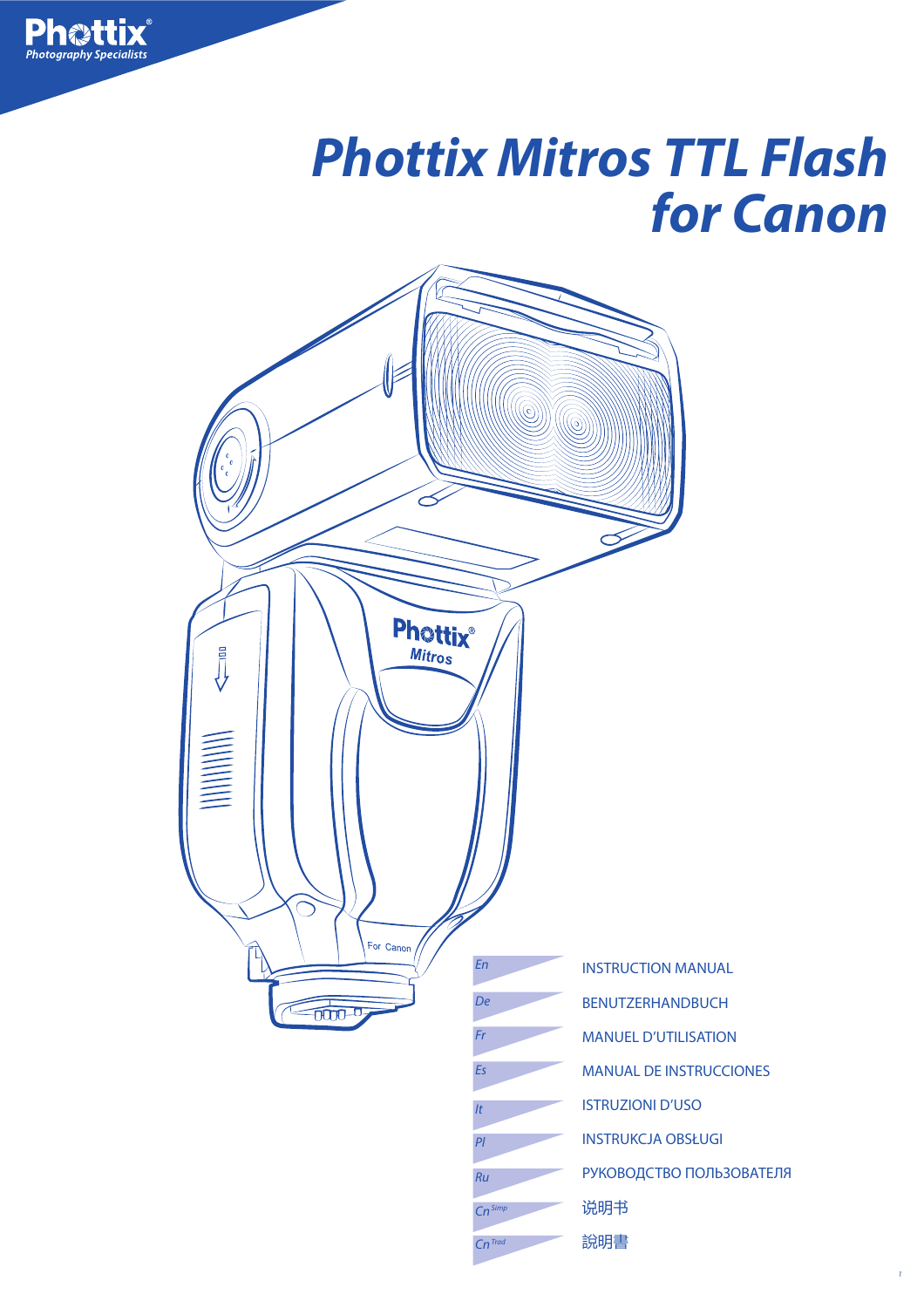



### **Phottix Mitros TTL Flash for Canon**

Note: To start immediately using this flash please refer to the quick-start guide. For advanced features please read this manual and be familiar with your camera manual and operations.

The Phottix Mitros TTL Flash for Canon is designed to work with Canon DSLR cameras and features ETTL I/II, Manual, Multi modes as well as Wireless Master/ Slave triggering.

# **Warnings**

1. Use your flash safely. Do not fire the flash into the eyes of people or animals at short distances – damage and/or blindness can occur.

2. Be careful using the flash in or around cars, buses, motorcycles or other moving vehicles as accidents can result.

3. Never use the flash near combustible gases (gasoline, solvents, etc.).

4. Do not expose the flash or batteries to dripping/splashing water, or high humidity.

5. Do not leave the flash or batteries in a hot location (direct sunlight, in a closed car, etc.).

6. Remove batteries from the flash when not being used for an extended period of time.

7. Change the batteries when required. Use undamaged batteries in good condition. Do not mix battery types or new and used batteries.

8. Do not put opaque objects in front of the flash lens when firing the flash. The energy emitted by the flash may cause objects to burn, or cause damage to the flash tube or fresnel lens.

9. Use caution in touching the flash head after use. It may be hot and can cause burns.

10. The flash contains high voltage electronic parts. Do not disassemble or attempt to repair the flash. Never touch the flash's internal components.

11. Do not touch the External Power Port contacts with any metal objects – this can cause electric shock and serious injury.

## **Table of Contents**

### **Parts Back / Left Side**

- 1. LCD Display
- 2. Mode Button 3. Test Button
- 4. Power Switch
- 5. Ready Light
- 6. Arrow Adjustment
- Buttons (see below)
- 7. Set Button
- 8. Locking Lever
- 9. 3.5mm Sync Port
- 10. USB Port
- 11. External Power Port





#### **Arrow Adjustment Buttons**

- 1. Up Arrow / Zoom Adjustment Mode Button
- 2. Right Arrow / Wireless Flash Mode Button
- 3. Down Arrow / HSS / SCS Button

4. Left Button / Custom Functions Button



### **Front / Right Side**

- 1. Bounce Card
- 2. Wide Angle Diffuser
- 3. Flash Head
- 4. Wireless Signal Receiver Area
- 5. AF Assist Light
- 6. Hot Shoe
- 7. Battery Compartment

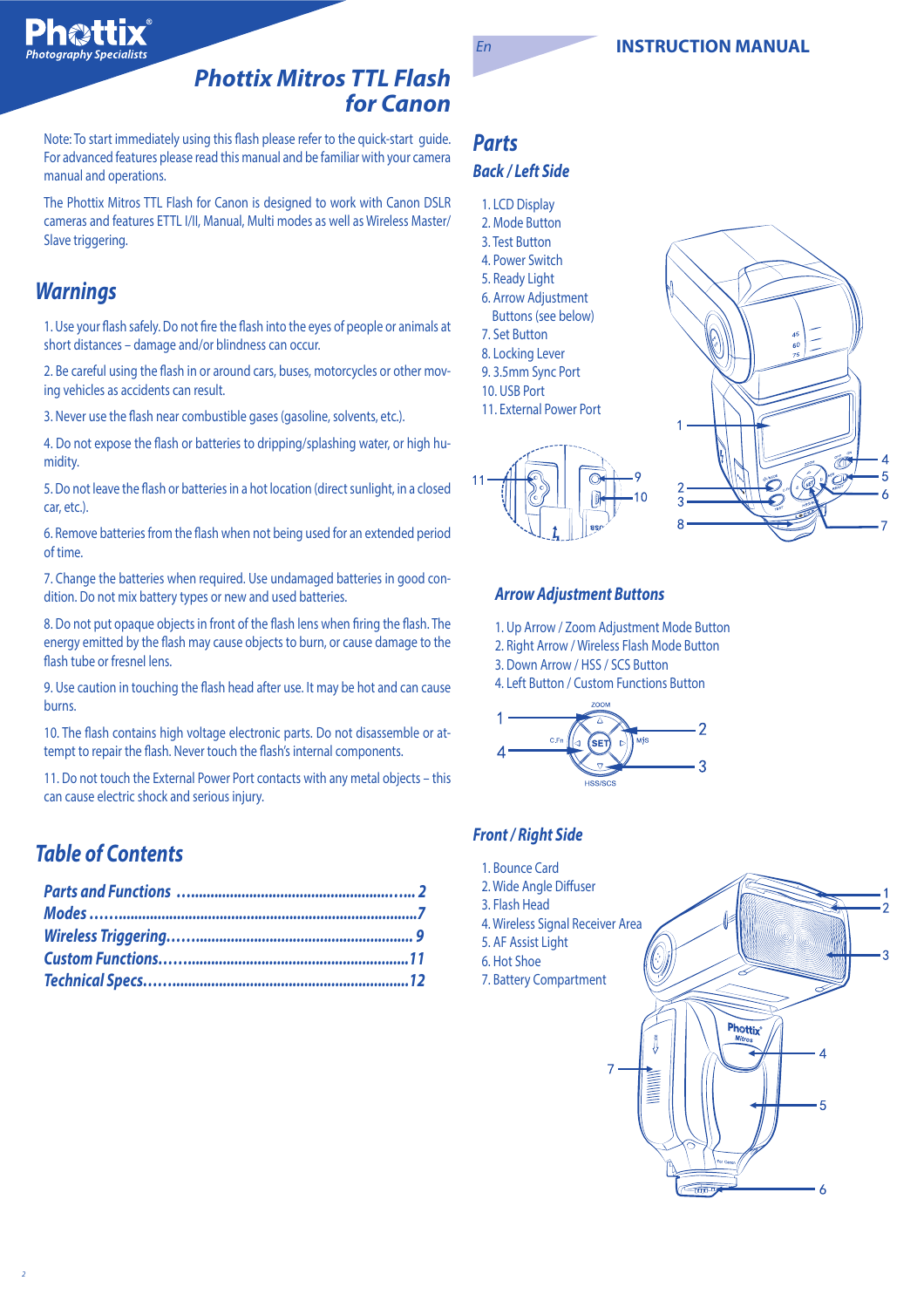### **Please note:**

#### **These instruction assume:**

1. Both the flash and camera are switched on.

- 2. The flash and camera are set to the same settings as this manual.
- 3. Camera menu and flash custom functions menu are set to default values.
- 4. The flash is being used with a compatible Canon DSLR.

# **Installing batteries**

1. Press the battery cover in while pushing it towards the bottom of the flash. The battery cover will open and raise.

2. Insert AA batteries as shown by the diagram inside the battery compartment.

3. Lower the battery cover and push back towards the top of the flash, locking it in place.

#### **Please note:**

- Please use four standard high-quality batteries of the same brand. Make sure all batteries are at similar powers levels.

- Batteries can get hot when the flash is being used. Use caution when changing batteries.

- If you do not use the flash for an extended period of time, store with batteries removed.

# **Attaching the flash to a camera**

Turn off both the camera and flash

- 1. Align the flash hot shoe with the camera hot shoe.
- 2. Slide the flash into the camera hot shoe until fully inserted.

3. Lock the flash in position by pushing the locking lever to the right until the lock engages with a click.

4. To Unlock, press the locking release button on the locking lever and slide to the left.

# **Turning the Flash On / O#**

1. To power on the flash move the power switch to the on position.

2. To power off the flash move the power switch to the off position.

# **Battery Level Indicator**

The Battery Level Indicator on the LCD (see below) will display an approximate indication of how much power remains in the batteries in the flash. Use this as a rough guide as to when a battery change is needed. If flash recycling time has become very long (30 seconds) change the batteries.

# **Raising and Rotating the Flash Head**

1. The flash head will elevate from -7 to 90 degrees with stops at -7, 0, 45, 60, 75 and 90 degrees. Gently raise or lower the flash head into the required position.

2. The flash head will rotate 180 degrees in either direction with stops at 60, 75, 90, 120, 150 and 180 degrees. Gently rotate the flash head into the required position.

3. When the flash head is raised or rotated from the 0 degree standard forward position the flash zoom will set itself to 50mm. "--" will be displayed on the LCD. Flash zoom when the head is raised or rotated can be changed in MZoom mode (see below).

4. At -7 degrees the flash zoom will act the same as 0 degree – it will not change any settings.

# **Using the Bounce Card or Wide Angle Diffuser**

The Phottix Mitros Flash comes equipped with a white bounce card and wide angle diffuser panel in the flash head.

1. The wide angle diffuser panel will cause the flash to spread light to a 14mm equivalent.

2. The white bounce card can be used when the flash head is in a raised position to bounce light forward to assist with catch lights in a subject's eyes.

#### **To use:**

1. Gently pull the diffuser panel and bounce card from the flash head using the ridge on the bottom of the diffuser panel.

2. If using the diffuser panel it will drop into position over the flash head. Gently push the bounce card back into the flash head if not needed.

3. If using the bounce card only gently push the diffuser panel back into the flash head.

# **Using the Flash Head Diffuser**

The Phottix Mitros TTL Flash comes with an attachable diffuser that can be added to the front of the flash head when needed. It is good for softening light, reducing hot spots and shadows and better coverage for macro photography.

#### **To use:**

1. Align the diffuser with the flash head, with the "UP" mark on the diffuser facing up.

2. Snap one side of the diffuser mount into the corresponding flash head mount.

3. Repeat step 2 on the other side of the diffuser.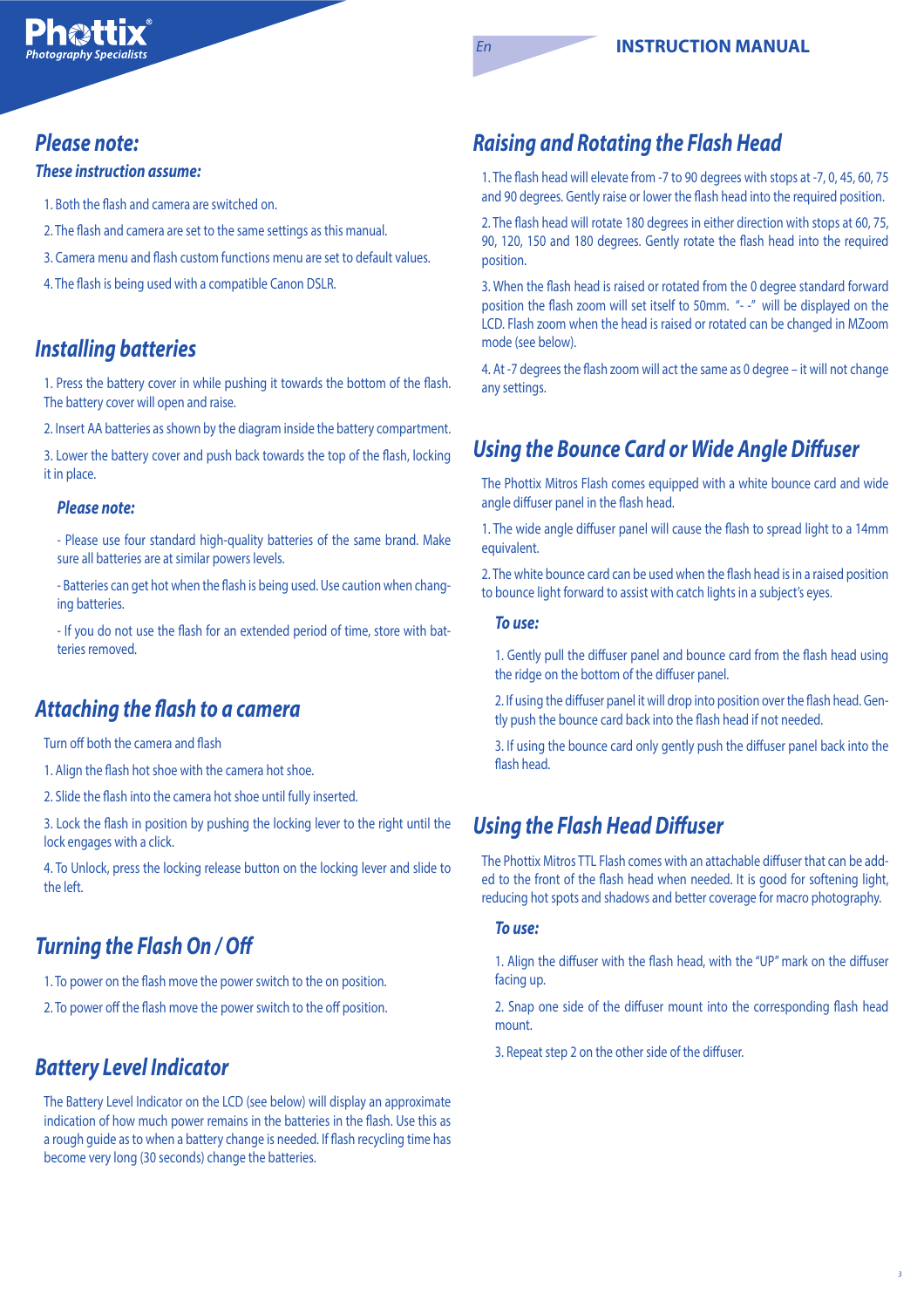# **Overheating Protection**

The Phottix Mitros contains an overheating protection circuit that will slow flash recycle time to avoid overheating-related damage. Approximately 20 full-power flashes in a short amount of time will trigger this protection. A [ Hot! ] Icon will appear when the overheating protection circuit is in operation.

To avoid further overheating or possible damage the flash will increase the recycling time to assist in lowering the flash temperature. Wait 10 minutes before using the flash.

If the flash continues to be used after the [Hot!] Icon appears and the flash does not cool down a [ Stop ] icon will appear on the LCD. Cease using the flash and wait 10 minutes for it to cool down.

# **Sync and USB Ports**

1. The 3.5mm Sync Port can be used with a 3.5mm sync cable to trigger the flash – from a flash trigger or camera. This port is input only – flash signals are not output from this port.

2. The USB port is used for firmware upgrades. Firmware announcements and instructions will be made available on Phottix websites.

# **Status LED**

Left LED: Flash-ready indicator. In Quick Flash Mode, the LED will flash green when the flash has the minimum recycle charge. It will flash red when fully charged.

**Right LED:** Flash exposure confirmation lamp. If a standard flash exposure is obtained, the flash exposure confirmation lamp will light blue for approximately 3 seconds. If the flash exposure confirmation lamp doesn't light, move closer to the subject or increase the camera ISO setting.

# **External Battery Port**

The External Battery Port is a proprietary Phottix design for use with Phottix flash cables. The external port is compatible with the Canon CP-E4 compact battery pack or compatible models when the included adapter is used.

#### **Please note:**

- Batteries must be used in the flash even when an external battery pack is used.

- Never use non Canon-compatible battery packs.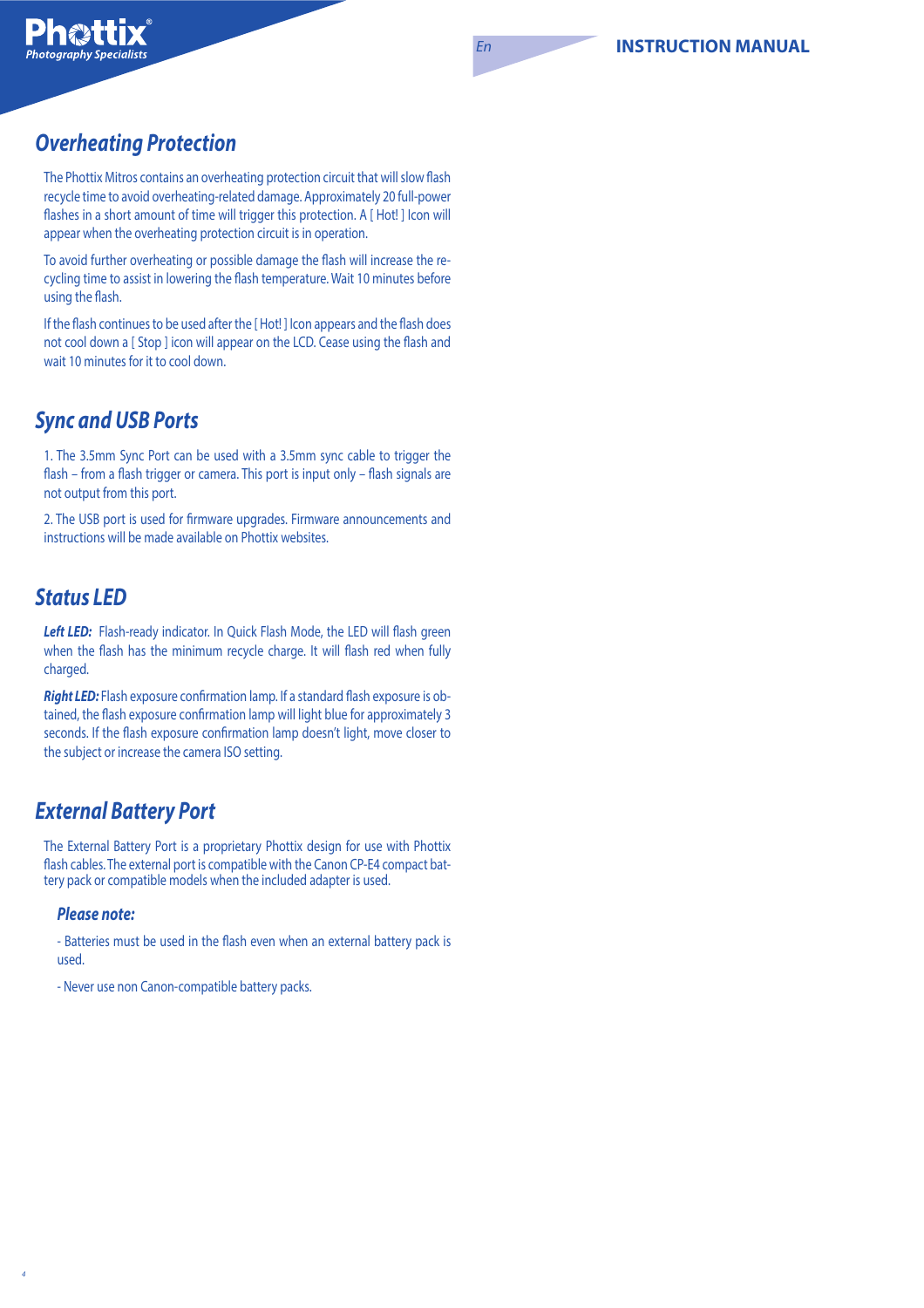**The LCD Display** 



En

The LCD display on the Phottix Mitros flash contains important information regarding flash settings and functions.

#### **Top Line:**

1. Flash Mode: Indicates the set mode of the flash - ETTL, Manual, Multi, M (slave mode), Multi (slave mode)

- 2. Zoom: Indicates auto or manual flash head zoom and distance
- 3. Battery Level Indicator, Hot!, Stop

#### **Second Line:**

High Speed Sync (HSS) / Second Curtain Sync (SCS) icon

FEB, Group, Power Level, EV, Multi Mode indicators (Frequency and Flash Count)

In ETTL mode: HSS/SCS, FEB, EV

In M mode: HSS/SCS, Group, Power Level

In Multi mode: Group, Power Level, Frequency, Flash Count

#### **Third Line:**

Beep Signal Icon, "-7°" icon, Master / Slave Triggering Area - displays channel, master/slave mode, group information

#### **Fourth Line:**

Flash and Exposure information: C.Fn icon, Aperture (f stop), flash range and flash ratio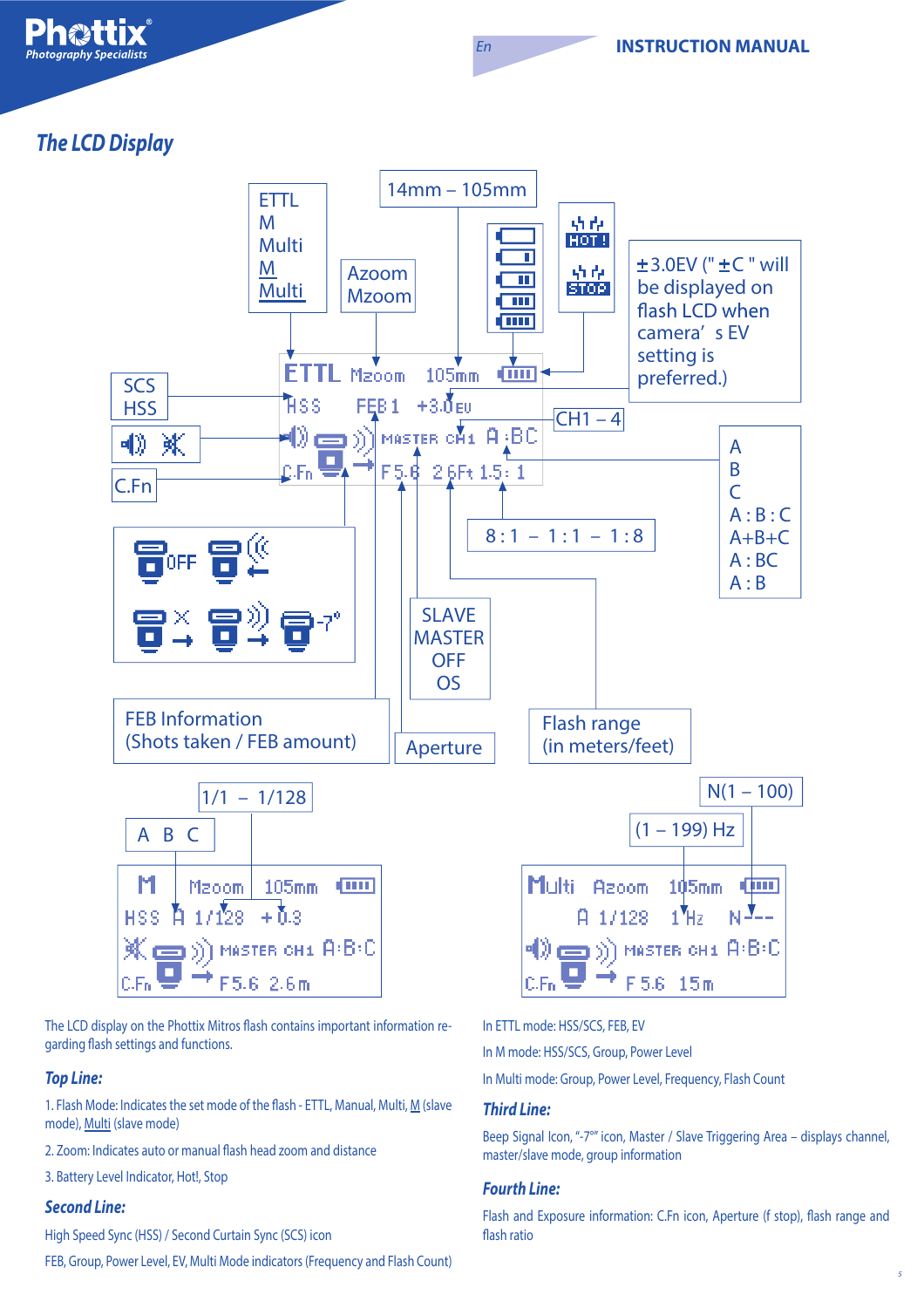## **Auto-Save Functions**

The Phottix Mitros will remember flash settings. Mode, power levels, etc. will be retained in the flash if it is turned off and then back on.

# **Setting Flash Zoom**

The Phottix Mitros Flash has two flash head zoom modes – Auto (Azoom) and Manual (Mzoom). Auto zoom will dynamically change flash head zoom as a camera's zoom lens is changed to provide optimum lighting. Manual zoom allow the user to set the zoom of the flash head.

#### **To set:**

1. Press the  $\overbrace{a}^{200M}$  button.

2. The Zoom area on the LCD will be highlighted and flash.

3. Press the  $\leq\leq\gg$  or  $\leq\equiv$  buttons to set the flash head zoom to Azoom or the desired Mzoom manual level.

4. Press the  $\overline{sp}$  button when the zoom is properly set.

#### **Please Note:**

1. When in Azoom and the flash head is raised or rotated from the 0 degree standard forward position - the flash zoom will set itself to 50mm. "--" will be displayed on the LCD. The flash zoom will not change if the head is lowered to -7 degrees.

2. Azoom will work ONLY when the flash head is set to either 0 or -7 degrees.

3. When in Mzoom and the flash head is raised or rotated from the 0 degree standard forward position - the flash zoom will not be changed from the previous setting.

4. Flash Zoom can be adjusted when the head is raised or rotated by switching to Mzoom mode and making desired adjustments.

# **Setting High Speed Sync or Second Curtain Sync**

The Phottix Mitros flash has both High Speed Sync and Second Curtain Sync functions. See further details under High Speed Sync and Second Curtain Sync later in this manual.

#### **To set:**

1. Press the  $\leq$  button.

2. The  $\sum_{\text{sees} \atop \text{sees} \leq \text{sees} \leq \text{sees}}$  button will cycle between HSS, SCS and turning both off.

#### **Please note:**

-HSS and SCS are available in ETTL and Manual modes, but not in Multi mode.

### **Test Button**

Pressing the test button will trigger the flash. This can be used for metering (in manual mode only). In Wireless Master Mode pressing the test button will fire slave flashes on the same channel being controlled by the Master flash. Test button output levels can be configured (see C.Fn-07 below).

### **Auto-Idle Functions**

To save battery power the Phottix Mitros TTL Flash is equipped with Idle and Auto Off modes.

1. In Non-Wireless Slave Modes: The flash will go into Auto Idle mode after 90 sec. if no buttons have been pressed or it has not been fired. The flash LCD will go blank. Half-pressing the camera shutter button or pressing the test button on the flash will wake up the Phottix Mitros.

2. In Wireless Slave Mode, the flash will go to Slave Idle Mode after 60 minutes if no buttons have been pressed or it has not been fired, "IDLE" will be displayed on the flash LCD. Full-pressing the camera shutter button or pressing the Master flash test button will wake up flashes in idle mode. Slave Idle Timer can be changed from 60 minutes to 10 minutes (see C.Fn-10 below). The flash will go into Slave Auto Off Mode after 8 hours if no buttons have been pressed or it has not been fired after "IDLE" is displayed on the flash LCD. Pressing the test button on the flash will wake it up. Slave Auto Off can be changed from after 8 hours to after 1 hour (see C.Fn-11 below).

# **Modeling Flash**

1. Pressing the camera depth-of-field preview button (if available) will fire the flash continuously for 1 second. This Modeling Flash is useful in seeing lighting effects and balance on the subject.

2. Modeling Flash is available in all modes, ETTL, Multi and Manual.

3. Modeling Flash can be used in both normal and wireless shooting and can be set (see C.Fn-02 below).

#### **Please note:**

1. Overheating and damage can result from excessive use of the Modeling Flash. Do not use more than 20 times in succession.

2. When overheating the flash will automatically increase charging time until the flash temperature has decreased.

### **Autofocus (AF) Assist Light**

1. In low light/contrast situations the Phottix Mitros' built-in Auto Focus Assist Light will illuminate to assist with AF. The AF Assist Light on the front of the flash will project a focusing target on the subject.

2. AF Assist Light functions can be set to on or off (see C.Fn-08 below).

## **Adjustments**

The Phottix Mitros will adjust levels in 1/3 stop increments. Some cameras have custom functions to change stop adjustments from 1/3 to 1/2 stop increments for FEB and FEC. If camera custom functions are changed the Phottix Mitros will automatically adjust levels in 1/2 stops.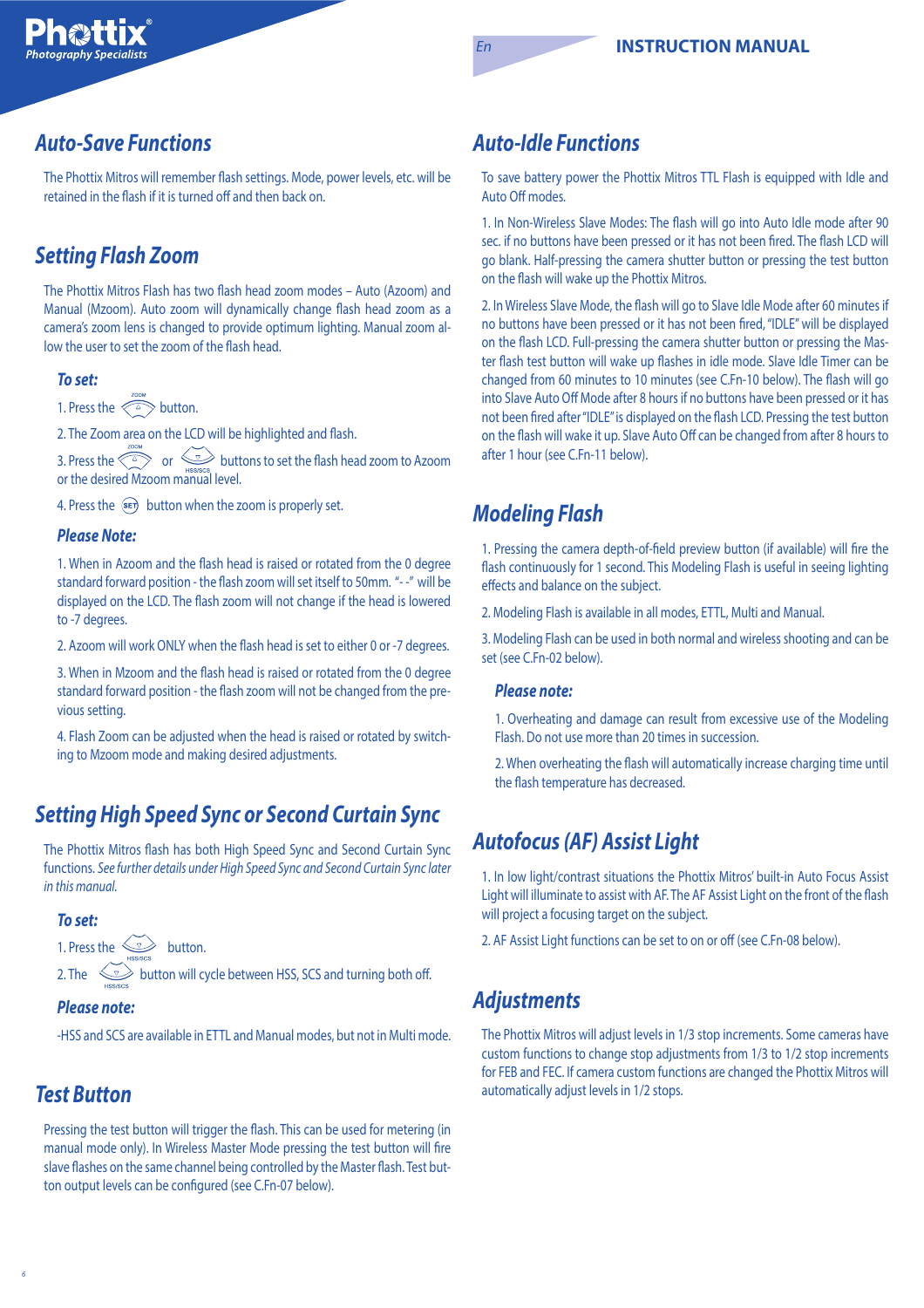#### En **INSTRUCTION MANUAL**

## **Flash Modes**

The Phottix Mitros has three flash modes: ETTL, Manual (M) and Multi (Stroboscopic).

### **To change modes:**

- 1. Press the  $\bigcirc$  button.
- 2. The flash modes will cycle through ETTL, Manual (M) and Multi modes.
- 3. The current mode will be displayed in the top left corner of the LCD.

### **ETTL Mode**

|                 | ETTL Mzoom 105mm (TITL                                                                                                                                                           |  |
|-----------------|----------------------------------------------------------------------------------------------------------------------------------------------------------------------------------|--|
| HSS FEB1 +3.0EV |                                                                                                                                                                                  |  |
|                 | $\begin{pmatrix} 0 & 0 \\ 0 & F_0 \end{pmatrix}$ Mester OH1 $\begin{pmatrix} 0 & 0 \\ 0 & F_0 \end{pmatrix}$ (C, F <sub>n</sub> $\begin{pmatrix} 0 & 0 \\ 0 & F_0 \end{pmatrix}$ |  |
|                 |                                                                                                                                                                                  |  |

In ETTL Mode the flash and camera will work together to calculate the correct exposure for recorded images. When the shutter button is fully pressed the flash will fire a pre-flash that the camera will use to calculate exposure and flash power the instant before the photo is taken.

#### **Flash Exposure Compensation - FEC**

The Phottix Mitros Flash offers Flash Exposure Compensation (FEC) functions and adjustements from -3 to +3 in  $1/3^{rd}$  stops. This is useful in situations where fine-tuning of the TTL system is needed based on the environment.

#### **To set FEC:**

1. Press the <sup>SET</sup> button to enter FEC Adjustment Mode. 2. Press the  $\overbrace{c}^{\frac{700M}{2}}$  or  $\overbrace{c}^{\frac{7}{2}}$  buttons to adjust FEC up or down. 3. Press the  $\frac{\text{sech}}{\text{B}}$  button to exit FEC Adjustment Mode.

#### **Please note:**

- Some cameras have custom functions to change stop adjustments from 1/3 to 1/2 stop increments for FEB and FEC. If camera custom functions are changed the Phottix Mitros will adjust levels in 1/2 stop increments.

#### **Flash Exposure Bracketing - FEB**

Flash Exposure Bracketing (FEB) can be used to automatically change flash power over a series of photos. The camera will record three images with different exposures – one exposed as per camera calculations, one over-exposed and another under-exposed. Over and under exposure levels can be set by the user. FEB is useful in run-and-gun situations as well as when shooting scenes with different lighting conditions to help ensure a properly exposed photo. It can also be used for HDR photography.

Some cameras have flash exposure storage function, see your camera user manual for more details.

### **To Set FEB:**

amount.

1. Press the  $\overline{\text{er}}$  button.

2. Press the  $\frac{c}{n}$  button. "FEB 0" will be displayed and highlighted on the LCD. 3. Press the  $\overbrace{a}^{\infty}$  and buttons to adjust the exposure bracketing

#### **Please note:**

- By default: FEB will be cancelled after three photos are taken. FEB can be set in the Custom Functions screen (see C.Fn-03 below).

- FEB shooting sequence can be changed (see C.Fn-04 below).
- FEB can be used with FEC and FEL (see below).

- For best results set the camera drive mode to "single" and ensure the flash is fully recharged before taking the second and third photos.

- Some cameras have custom functions to change stop adjustments from 1/3 to 1/2 stop increments for FEB and FEC. If camera custom functions are changed the Phottix Mitros will adjust levels in 1/2 stop increments.

#### **Flash Exposure Lock - FEL**

Flash Exposure Lock (FEL) can be used to lock the flash exposure before a photo is taken. This is useful when manual spot metering is being used in a scene with different lighting conditions.

While in ETTL mode, press the camera's FEL button (the " $\mathcal{H}$ " button) to use this function. See your camera user manual for more information on FEL functions and usage.

Pressing the FEL Button will cause the flash to fire a pre-flash that will be used to calculate flash power during the exposure. This will be retained in the camera memory. The FEL icon will be displayed in the camera viewfinder.

Each time the FEL button is pressed a pre-flash will fire and a new exposure calculated. When the shutter button is fully pressed the flash will fire at the locked exposure.

#### **Please note:**

- If the subject is too far away underexposure will result, the "FEL" icon will blink for approximately 0.5 sec. in the camera viewfinder.
- If the subject is too small in the viewfinder, FEL may not be effective.

#### **High Speed Sync – HSS**

In HSS mode, the camera/flash maximum sync speed can reach the camera's maximum shutter speed. This is useful when using aperture priority mode or to limit ambient light. HSS may vary with different camera models - see your camera user manual for details.

#### **To use HSS mode:**

1. Press the  $\leq$  button.

2. The HSS icon will be displayed on the flash LCD.

3. Set shutter speeds higher than the camera's flash sync speed and take photos.

#### **To exit HSS mode:**

1. Press the  $\leq$  button twice.

2. It will cycle from HSS to SCS and back to regular FCS mode.

#### **Please note:**

- Check that the HSS icon is displayed in the viewfinder.
- HSS drastically reduces flash power, battery power and range.

4. Press the  $\frac{\text{sech}}{\text{B}}$  button to confirm the setting.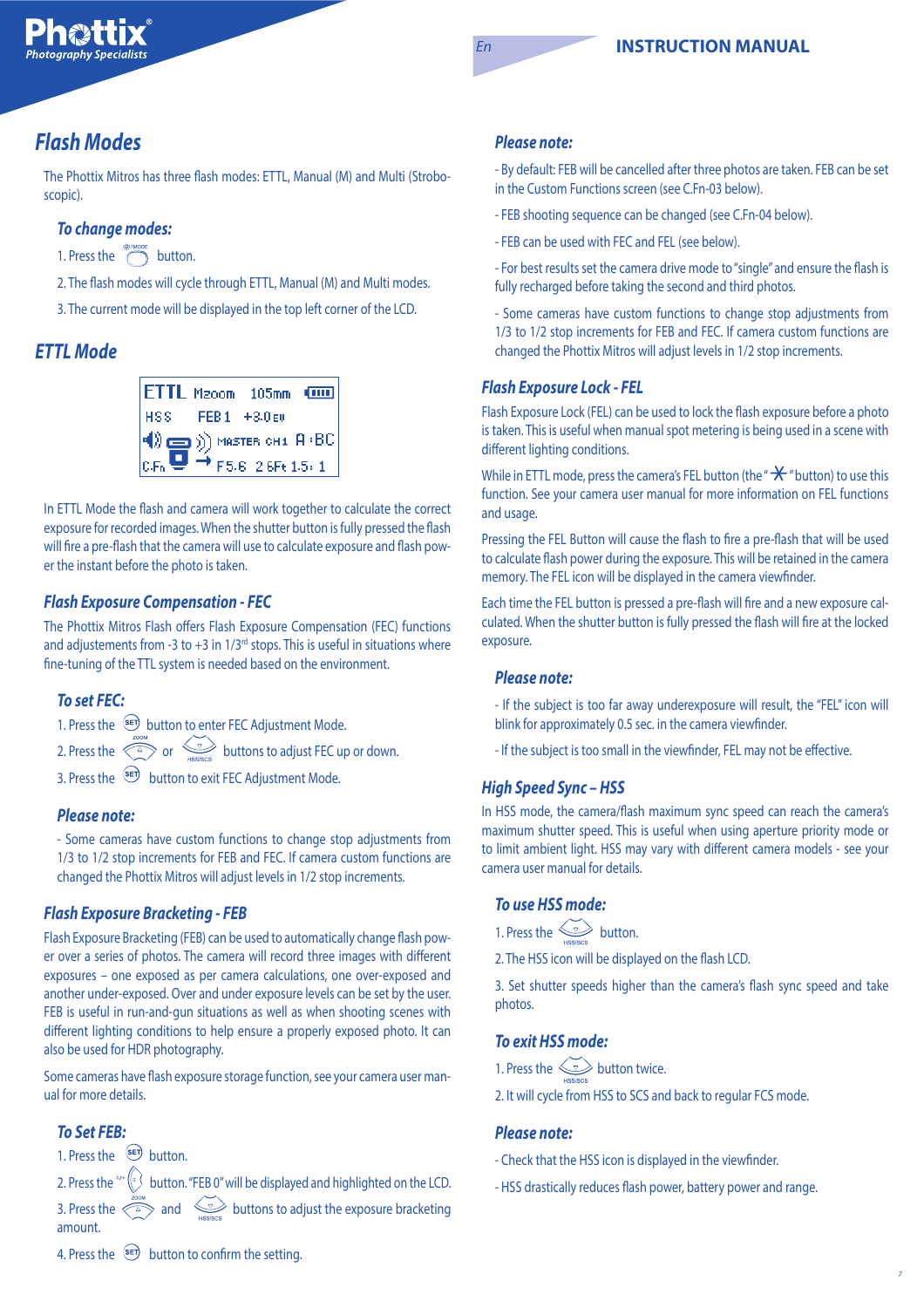#### **Second Curtain Sync – SCS**

The Phottix Mitros Second Curtain Sync function makes the flash fire at the end of an exposure, not the beginning. This can be useful with slow shutter speeds for capturing special effect.

#### **To use:**

1. Press the button twice. This will cycle from FCS to HSS and then the SCS mode.

2. To cancel: Press the  $\leq \searrow$  button once. This will return to standard FCS mode.

#### **Please note:**

SCS functions will not work in Wireless or Multi modes.

### **Manual (M) Mode**

In Manual Mode the flash will fire at the power level you set. The Phottix Mitros TTL Flash can be adjusted from 1/1 (full power) to 1/128 – 8 stops of adjustments in 1/3rd stop increments. Aperture, shutter speed and ISO on the camera needs to be manually adjusted. For best results use M-Manual mode on the camera.

#### **To use:**

1. Press the  $\bigodot$  button until M is displayed on the flash LCD.

2. Press the  $\circledast$  button to enter the power adjustment screen. The power level will flash and be highlighted.

3. Press the  $\iff$  or buttons to adjust the flash power.

4. Press the  $\circ$  = button to exit the power adjustment screen.

5. When the flash ready light is illuminated red the flash is fully charged and ready to fire.

6. Pressing the  $\Box$  button will fire the flash at the manual power level you set. This is useful when taking meter readings.

#### **Please note:**

- Half pressing the shutter button will display the effective manual flash power range on the Flash LCD.

### **Multi: Stroboscopic Mode**

With Multi Stroboscopic mode a series of rapid flashes will be fired. The flash count, frequency and power of these flashes can be programmed on the Phottix Mitros. Multi mode is useful for capturing multiple images of a moving subject in the same photo and other special effects.

The frequency of the effect (in Hz. - number of flashes per second), the total number of flashes and output levels can be set.

#### **To use:**

8

1. Press the  $\overline{\text{cos}}$  button until Multi is displayed on the flash LCD.

2. Press the  $\circledast$  button to adjust Multi settings. Displayed (from left to right on the LCD) Power, Frequency (HZ) and Flash Count. Power is highlighted and flashing upon entering the adjustment screen.

3. Press the  $\sqrt[nm]{\alpha}$  and  $\sqrt[nm]{\alpha}$  buttons to change between Power, Frequency (HZ) and Flash count.

4. Press the  $\ll\geq$  and  $\ll\gg$  buttons while the setting is highlighted to adjust Power, Frequency (HZ) and Flash count to the desired levels.

5. Press the  $\binom{2}{5}$  button to exit the adjustment screen.

#### **Please note:**

1. Overheating and damage can result from excessive use of the Multi Stroboscopic Mode. Do not use more than 20 times in succession.

2. When overheated the flash will automatically increase charging time until the flash temperature has decreased.

#### **Stroboscopic Mode and Shutter Speeds**

To determine the proper camera shutter speed to be used with various Stroboscopic Mode variables, use the following formula:

Number of flashes / Frequency = Shutter Speed

Example: 5x (number of flashes) / 10 Hz (Frequency) = .5 second shutter speed.

This is a rough guideline: You may need to increase or decrease the shutter speed to get the desired result.

#### **Multi Stroboscopic Mode Output Chart**

| Hz<br><b>Flash Output</b> |    | 2       | 3   | 4       | 5  | $6 - 7$ | $8 - 9$ | 10 |                |    |    |                | 11   12-14   15-19   20-50   60-199 |
|---------------------------|----|---------|-----|---------|----|---------|---------|----|----------------|----|----|----------------|-------------------------------------|
| 1/4                       |    | 6       | 5   | 4       | 4  | 3       | 3       | 2  | $\overline{2}$ | 2  | 2  | $\overline{2}$ |                                     |
| 1/8                       | 14 | 14      | 12  | 10      | 8  | 6       | 5       | 4  | 4              | 4  | 4  |                |                                     |
| 1/16                      | 30 | 30      | 30  | 20      | 20 | 20      | 10      | 8  | 8              | 8  | 8  | 8              | 8                                   |
| $1/32$                    | 60 | 60      | 60  | 50      | 50 | 40      | 30      | 20 | 20             | 20 | 18 | 16             | 12                                  |
| 1/64                      | 90 | 90      | 90  | 80      | 80 | 70      | 60      | 50 | 40             | 40 | 35 | 30             | 20                                  |
| 1/128                     |    | 100 100 | 100 | 100 100 |    | 90      | 80      | 70 | 70             | 60 | 50 | 40             | 40                                  |

If the number of flashes is displayed as "N---", the maximum number of flashes will be as shown by the table below regardless of the firing frequency.

| <b>Flash Output</b> | 1/4 | 1/8 |  |    | 1/16 1/32 1/64 1/128 |
|---------------------|-----|-----|--|----|----------------------|
| <b>Flash count</b>  |     |     |  | 20 | 40                   |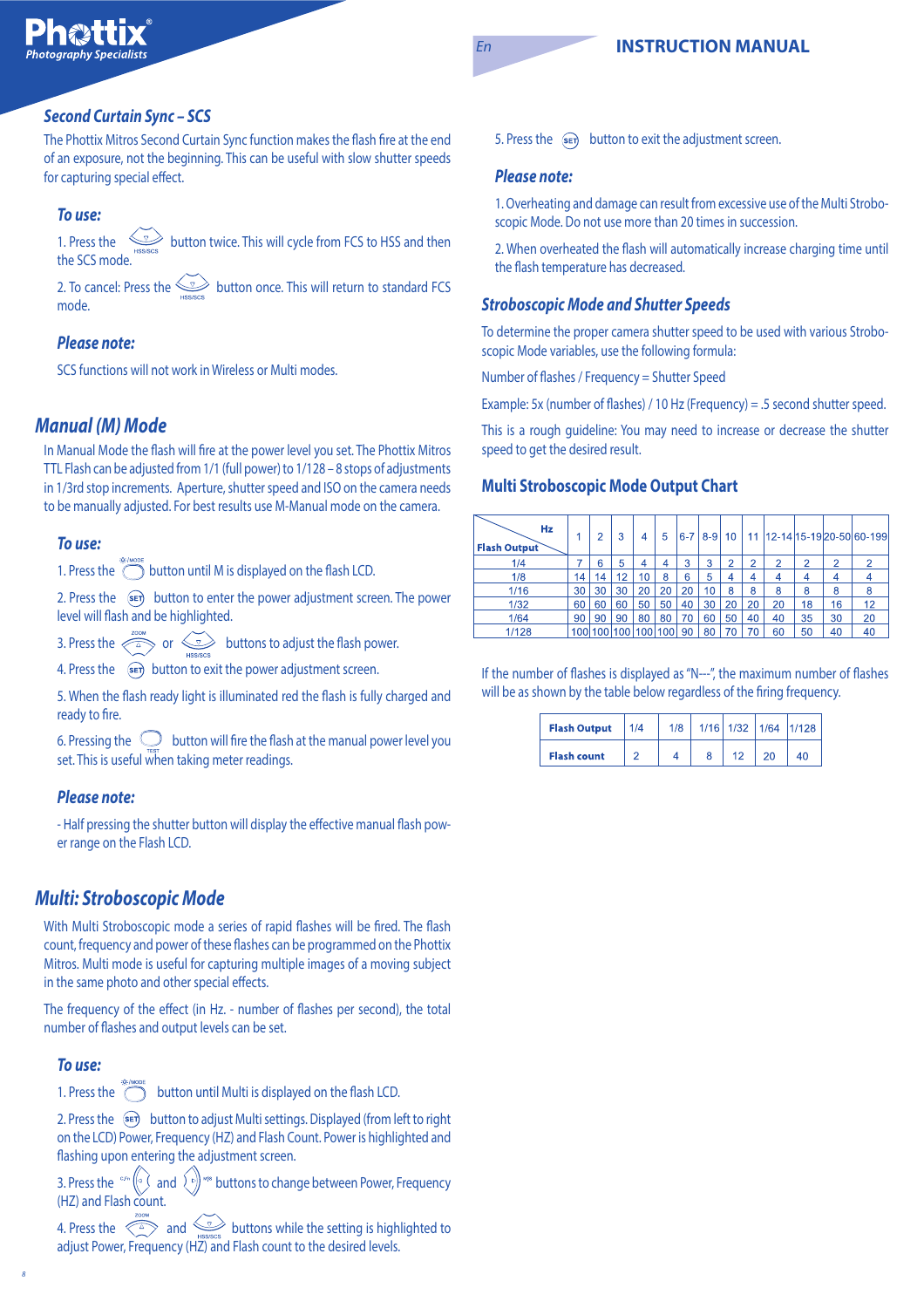# **Wireless Triggering Mode**

The Phottix Mitros TTL Flash is equipped with wireless triggering. Using pulses of light, a flash on the camera adjusts and fires remote flashes.

The Phottix Mitros can also be triggered as an Optical Slave (OS). In OS mode other nearby fired flashes will trigger the Mitros in manual mode only.

A flash set in Master mode must be attached to the camera (or the camera popup flash used, if compatible). Remote flashes must be set to slave mode.

Wireless triggering is achieved by pulses of light fired by the Master flash. All flashes must be in line of sight. The Wireless Signal Receiver Area must be able to "see" signals from the Master flash. This system may not perform well outdoors or in brightly lit areas.

For increased performance and power control consider using the Phottix Odin TTL Flash Trigger with your Phottix Mitros flash. The Phottix Odin controls and fires TTL flashes via radio signals, not pulses of light, and is less limited in all environments.

#### **Optical Slave (OS) Mode**

In Optical Slave (OS) Mode the Phottix Mitros will fire when it optically "sees" another nearby flash fire. The Mitros will fire in manual mode at the power levels it was set to.

#### **To Set OS Mode:**

1. Press and hold the  $\left\{v\right\}^{Ms}$  button for 2 seconds to enter wireless mode.

2. Press  $\overline{\text{L}}$  button to cycle to OS mode.

3. Press the  $\circledast$  button to confirm and exit the screen.

4. The flash will change to Manual-M mode.

5. Set the desired power level.

#### **Please note:**

- Do not place any obstacles between the master unit and slave unit(s). Obstacles can block signal transmissions.

- Ensure the slave flash's Wireless Signal Receiver Area faces toward the triggering flash.

- TTL pre-flashes will set off a flash set to OS mode. The flash will fire before the exposure. Do not mix OS mode with other flashes using TTL.

- Unlike other Wireless Mode, Optical Slave (OS) does not use channels. A flash set in OS mode will fire when it sees any flash trigger.

### **Wireless Settings**

Flashes must be set to Master or Slave mode. A Master flash is needed on the camera to control remote (slave) flashes. The same transmission channel needs to be set on both Master and Slave flashes. Groups need to be set for Slave flashes, Group Ratio functions needs to be set for Master flashes.

#### **To set Master Mode:**

1. Press and hold the  $\Omega$   $\left( \cdot \right)$ <sup>*wis*</sup> button for 2 seconds to enter wireless mode. 2. Pressing the  $\langle \frac{a}{2} \rangle$  and buttons will cycle between Master with flash, Master without flash, Slave, OS and Off modes.

3. Select Master with flash or Master without flash.

4. Pressing  $\left\{ \infty \right\}$ <sup>ws</sup> button will change the highlighted selection from Master to Channel and Ratio.

5. Select the transmission channel.

6. Select the Ratio mode (see below).

7. Press the  $\sin$  button to confirm and exit the screen.

**Master with Flash mode:** The Master flash on the camera will fire when a photo is taken.

**Master without Flash mode:** The Master flash on the camera will not fire when a photo is taken. The flash will emit a short burst of light to communicate with slave flashes but this light will not be part of the exposure.

#### **To set Slave Mode:**

1. Press and hold the  $\binom{6}{k}$ <sup>us</sup> button for 2 seconds to enter wireless mode.

2. Pressing the  $\langle \cdot \rangle$  and  $\langle \cdot \rangle$  buttons will cycle between Master with Flash, Master without Flash, Slave, OS and Off modes.

3. Select Slave.

4. Pressing the  $\binom{6}{5}$  and button to change the highlighted selection from Slave to Channel and Group.

5. Select the Transmission Channel.

6. Select the group: A, B or C.

7. Press the  $\left( \mathbb{R}^{\mathbb{F}} \right)$  button to confirm and exit the screen.

8. When Slave flashes are ready to shoot the AF Assist light on the front of the flash will blink once every 1 second.

9. To set <u>Multi</u> or <u>M</u> modes for the Slave – press and hold the  $\bigcirc$  button for approximately 2 sec.

10. Set Power Levels or Multi Strobe Frequency / Flash Count using the arrow buttons.

#### **Please note:**

- Make sure the Master and Slave flashes are set to the same transmission channel (1-4).

- Do not place any obstacles between the master unit and slave unit(s). Obstacles can block signal transmissions.

- When using wireless bounce flash, please ensure the slave flash Wireless Signal Receiver Area faces toward the Master flash.

- When using only one flash set Wireless Mode to "Off".

#### **Transmission channels**

The Phottix Mitros Wireless system has four transmission channels: 1, 2, 3 and 4. Signals from the Master flash are sent to Slave flashes on these channels. If Master and Slave flashes are set to different channels the Slave flashes will not fire.

### **Using Wireless Triggering**

With a flash in Master mode on the camera and remote flashes in Slave mode, pressing the shutter button will fire the Master flash (if set to Master with flash) and flashes set to Slave mode within the range of the Master flash. The camera and flash will meter the scene and fire flashes in TTL mode to properly expose the scene.

#### **Ratio Modes**

Slave flashes can be controlled by the master flash in different ratio modes. Available modes are: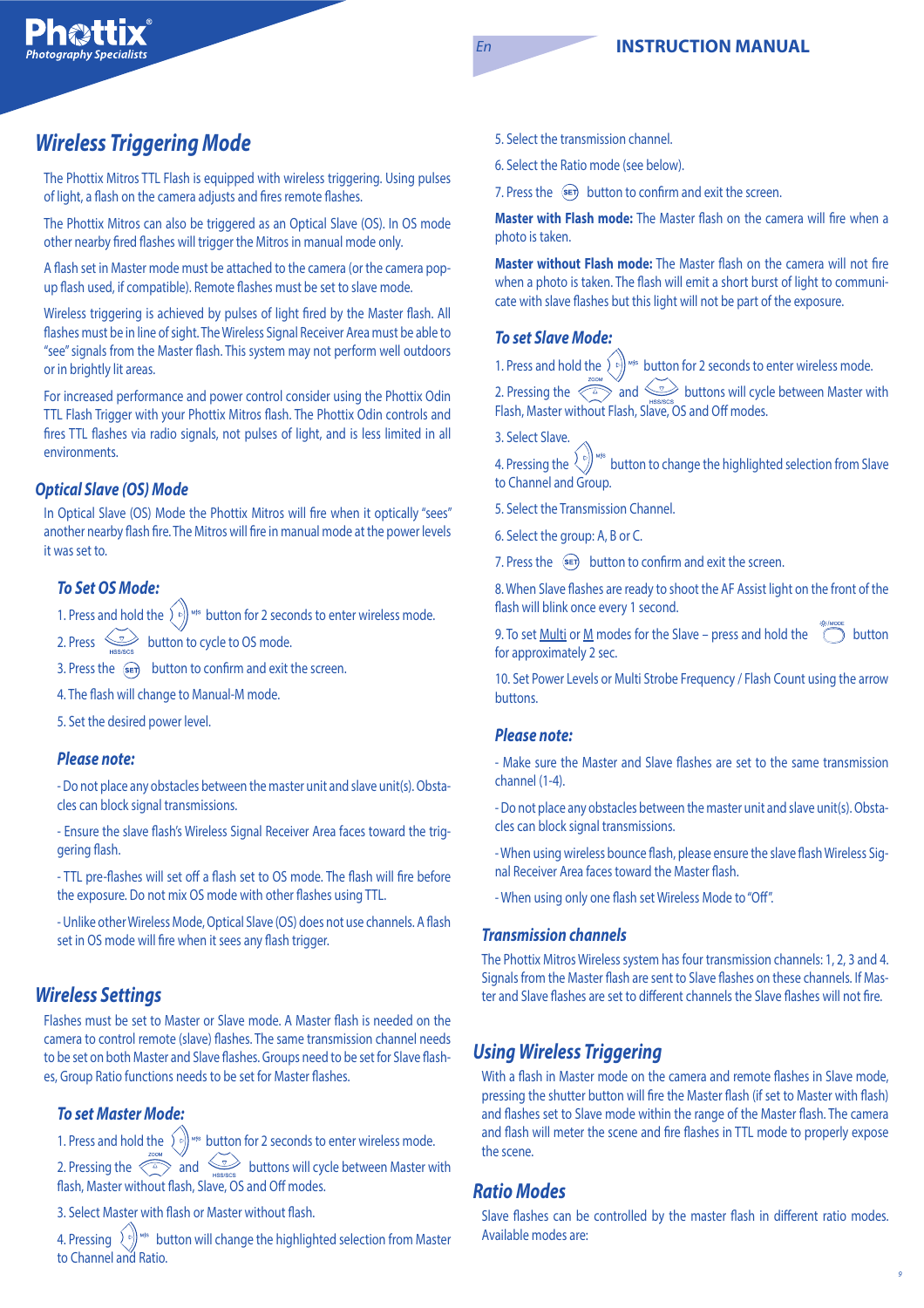### **En INSTRUCTION MANUAL**

#### **ETTL Modes**

**A+B+C** All three groups fire at an average of the total calculated output.

**A:BC** Groups A and B can be set by Flash Ratio (see below). Group C is independent with its flash output level assigned by the camera.

The EV compensation of Groups A and B can be adjusted.

1. Press the  $\overline{sp}$  button after exiting the Flash Ratio Setting Screen.

2. Press the  $\iff$  or  $\iff$  buttons to adjust up or down EV for Groups A and B.

3. The EV compensation for Group C can also be adjusted.

4. Pressing the  $\langle \langle \rangle \rangle$   $\sim$  button after setting the flash ratio will move the highlighted selection to EV adjustment for Group C.

5. Press the  $\iff$  or  $\iff$  buttons to adjust the EV for Group C.

**A:B** Groups A and B can be set by Flash Ratio (see below). Group C is not adjustable and does not fire.

The EV compensation of Groups A and B can be adjusted.

1. Press the  $\frac{1}{2}$  button after exiting the Flash Ratio Setting Screen.

2. Press the  $\iff$  or  $\iff$  buttons to adjust up or down EV for Groups A and B.

### **Setting and Adjusting Ratio Modes**

#### **ETTL Modes**

1. Press and hold the  $\left\{ \infty \right\}$ <sup>us</sup> button for 2 seconds to enter wireless mode. 2. Pressing the  $\langle \frac{\triangle}{\triangle} \rangle$  and  $\langle \frac{\triangle}{\triangle} \rangle$  buttons will cycle between Master with flash, Master without flash, Slave, OS and Off modes.

3. Select Master with flash or Master without flash.

4. Pressing  $\left\{ \begin{bmatrix} \epsilon \\ \end{bmatrix} \right\}$ <sup>M/s</sup> button will change the highlighted selection from Master to Channel and Ratio.

5. Select the transmission channel.

6. Select the Ratio mode. Pressing the  $\text{max}$  and buttons will cycle between A+B+C, A:B and A:BC modes.

7. When A:B or A:BC are highlighted pressing the  $\{e_i\}$  and button will highlight the ratio adjustment selection below the ratio.

8. Pressing the  $\iff$  button will change the ratio from 1:1 to 1:8 in steps of 1:1.5, 1:2, 1:3, 1:4, 1:6, 1:8.

9. Pressing the  $\leq$  button will change the ratio from 1:1 to 1.5:1, 2:1, 3:1, 4:1, 6:1, 8:1.

10. Press the  $\mathcal{F}$  button to confirm and exit the screen.

#### **Manual Modes**

A+B+C In manual mode all three groups fire at the same output level. This power level can be set.

**A:B:C** The output level of each group is individually adjusted by the user (see below). Each group is independent, one not affecting the other.

**A:B** Groups A and B power level can be set individually by the user (see below). Group C is not adjustable and does not fire.

#### **Setting and Adjusting Manual Modes**

1. Press the  $\overline{a}$  button to change the flash into Manual (M) Mode.

2. Press and hold the  $\left( \int_{\mathbb{R}} f \right)$   $\omega$  button for 2 seconds to enter wireless mode.

3. Pressing the  $\overbrace{\cdots}$  and buttons will cycle between Master with flash, Master without flash, Slave, OS and Off modes.

4. Select Master with flash or Master without flash.

5. Pressing  $\left\{ \begin{bmatrix} \epsilon \\ \end{bmatrix} \right\}$ <sup>ws</sup> button will change the highlighted selection from Master to Channel and Ratio.

6. Select the transmission channel.

7. Select the Ratio mode. Pressing the  $\lesssim\,2$  and  $\lesssim$  buttons will cycle between A+B+C, A:B and A:B:C modes.

8. Press the  $\overline{\text{se}}$  button to confirm and exit the screen.

9. Press the  $\overline{\text{sech}}$  button to adjust power levels.

10. Pressing the  $\overbrace{f^2}$  or buttons will change the Flash Power Level (1/1 to 1/128 in 1/3rd stops).

11. Pressing the  $\langle \xi \rangle$  button will change the Groups from A to B to C, the  $\cos \left(\sqrt{\frac{1}{2}}\right)$  button from C to B to A (if applicable).

12. Press the  $\sqrt{\epsilon}$  button to exit power level adjustment mode.

#### **Multi Mode**

**A+B+C** All three groups fire in Multi Mode at the same power level, frequency and flash count.

**A:B:C** The output level of each group is adjusted individually by the user (see below). The frequency and flash count of the multi strobe of each group are same and can only be adjusted on Group A.

**A:B** Groups A and B can be set by power level individually by the user (see below). The frequency and flash count of the multi strobe of Groups A and B are same and can only be adjusted on Group A. Group C is not adjustable and does not fire.

#### **Setting and Adjusting Multi Mode**

1. Press the  $\overbrace{ }^{4\% \text{ Moore}}$  button to change the flash into Multi Mode.

2. Press and hold the  $\widehat{\mathcal{L}}_k$  is button for 2 seconds to enter wireless mode.

3. Pressing the  $\ll_{\mathbb P}\llap{\sim}$  and  $\llap{\sim}$  buttons will cycle between Master with flash, Master without flash, Slave, OS and Off modes.

4. Select Master with flash or Master without flash.

5. Pressing  $\left\{ \epsilon \right\}$ <sup>ws</sup> button will change the highlighted selection from Master to Channel and Ratio.

6. Select the transmission channel.

7. Select the Ratio mode. Pressing the  $\iff$  and buttons will cycle between A+B+C, A:B and A:B:C modes.

8. Press the  $\circledast$  button to confirm and exit the screen.

9. Press the  $\circledast$  button to adjust power levels.

10. Pressing the  $\overline{\text{C}}$  or buttons will change the Flash Power Level (1/1 to 1/128 in 1/3rd stops).

11. Pressing the  $\langle \hat{\psi} \rangle$  buttons will change the Groups from A to B to C, the send (a) Gutton from C to B to A (if applicable), and allow power level to  $\overline{a}$ be changed on these groups.

12. Pressing the  $\left\{ \begin{array}{c} \ell \\ k \end{array} \right\}$  button after cycling through the groups will move to the frequency and flash count selections.

13. Pressing the  $\text{QCD}$  or buttons will allow changes to be made to frequency and flash count. These setting can only be changed on Group A and will be applied to Group B or C (if applicable).

14. Press the  $\left( \mathsf{se} \right)$  button to exit power level adjustment mode.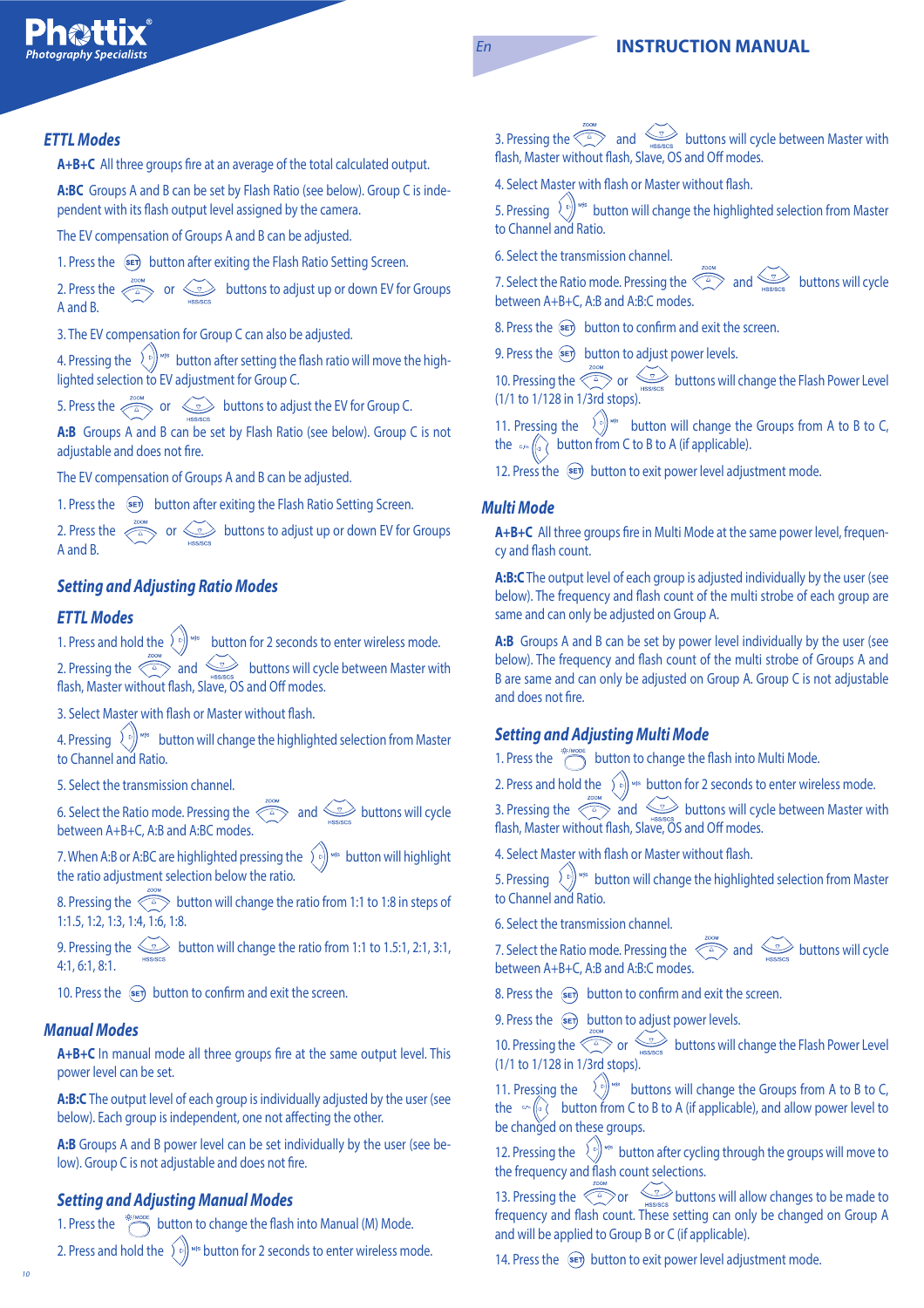# **Custom Functions**

The Phottix Mitros TTL Flash comes with a number of programmable custom functions. To edit these functions (below):

1. Press the  $\frac{1}{2}$  button for 2 seconds to enter the C.Fn Menu Screen.

2. Press the  $\gamma_{\mathfrak{p}}$  and  $\mathfrak{p}$  or  $\mathfrak{p}$  and  $(\mathfrak{q})$  buttons to cycle through the menu items – C.Fn 0 to 15.

3. Press the  $\iff$  or  $\iff$  buttons to change the function within the menu. 4. Press the  $\overbrace{\text{sech}}$  button to exit the C.Fn menu.

### **Custom Functions Chart**

| <b>Custom</b><br><b>Function</b><br>No. | <b>Functions</b>       | <b>Setting No.</b>                | <b>Settings and descriptions</b>                                                           |  |  |
|-----------------------------------------|------------------------|-----------------------------------|--------------------------------------------------------------------------------------------|--|--|
| <b>C.Fn 00</b><br><b>Distance units</b> |                        | 0-Meters(m)                       | Meters(m)                                                                                  |  |  |
|                                         |                        | 1-Feet(Ft)                        | Feet(Ft)                                                                                   |  |  |
|                                         |                        | 0-Enable                          | Enable                                                                                     |  |  |
| <b>C.Fn 01</b>                          | Auto Idle              | 1-Disable                         | <b>Disable</b>                                                                             |  |  |
|                                         |                        | 0-Depth of field                  | Enable (Depth of field button)                                                             |  |  |
|                                         |                        | 1-Test firing key                 | Enable (Test firing key)                                                                   |  |  |
| C.Fn 02                                 | Modeling flash         | 2-Both                            | Enable (Depth of field button and Test firing key)                                         |  |  |
|                                         |                        | 3-Disable                         | <b>Disable</b>                                                                             |  |  |
|                                         |                        | 0-Enable                          | Enable                                                                                     |  |  |
| <b>C.Fn 03</b>                          | <b>FEB auto cancel</b> | 1-Disable                         | <b>Disable</b>                                                                             |  |  |
|                                         |                        | $0-0 \rightarrow - \rightarrow +$ | $0 \rightarrow - \rightarrow +$                                                            |  |  |
| <b>C.Fn 04</b>                          | <b>FEB</b> sequence    | $1 - \rightarrow 0 \rightarrow +$ | $\mathord{\hspace{1pt}\text{--}\hspace{1pt}}\to 0 \mathord{\hspace{1pt}\to\hspace{1pt}} +$ |  |  |
|                                         | Quick flash $-\Box$    | 0-Disable                         | <b>Disable</b>                                                                             |  |  |
| C.Fn 06                                 |                        | 1-Enable                          | Enable                                                                                     |  |  |
|                                         | <b>Test firing</b>     | $0 - 1/32$                        | at 1/32 power                                                                              |  |  |
| C.Fn 07                                 |                        | 1-Full output                     | <b>Full output</b>                                                                         |  |  |
|                                         | AF assist light        | 0-Enable                          | Enable                                                                                     |  |  |
| <b>C.Fn 08</b>                          |                        | 1-Disable                         | <b>Disable</b>                                                                             |  |  |
|                                         | Auto zoom              | 0-For sensor size                 | For sensor size                                                                            |  |  |
| C.Fn 09                                 |                        | 1-Disable                         | <b>Disable</b>                                                                             |  |  |
|                                         |                        | 0-60 minutes                      | 60 minutes                                                                                 |  |  |
| <b>C.Fn 10</b>                          | Slave Idle timer       | 1-10 minutes                      | 10 minutes                                                                                 |  |  |
|                                         | Slave auto OFF         | 0- After 8 hours                  | After 8 hours                                                                              |  |  |
| <b>C.Fn 11</b>                          |                        | 1- After 1 hour                   | After 1 hour                                                                               |  |  |
| <b>C.Fn 12</b>                          | Recycle power          | 0-Int. and Ext. source            | Internal and external power source                                                         |  |  |
|                                         |                        | 1-External Power                  | <b>External Power source only</b>                                                          |  |  |
| C.Fn 13                                 |                        | 0-Enable                          | Enable                                                                                     |  |  |
|                                         | <b>Beep confirm</b>    | 1-Disable                         | <b>Disable</b>                                                                             |  |  |
|                                         |                        | 0-Enable                          | Enable                                                                                     |  |  |
| <b>C.Fn 14</b>                          | Auto backlight         | 1-Disable                         | <b>Disable</b>                                                                             |  |  |
|                                         |                        | $+EV$                             | Add EV                                                                                     |  |  |
| C.Fn 15                                 | <b>TTL Pref</b>        | $-EV$                             | <b>Reduce EV</b>                                                                           |  |  |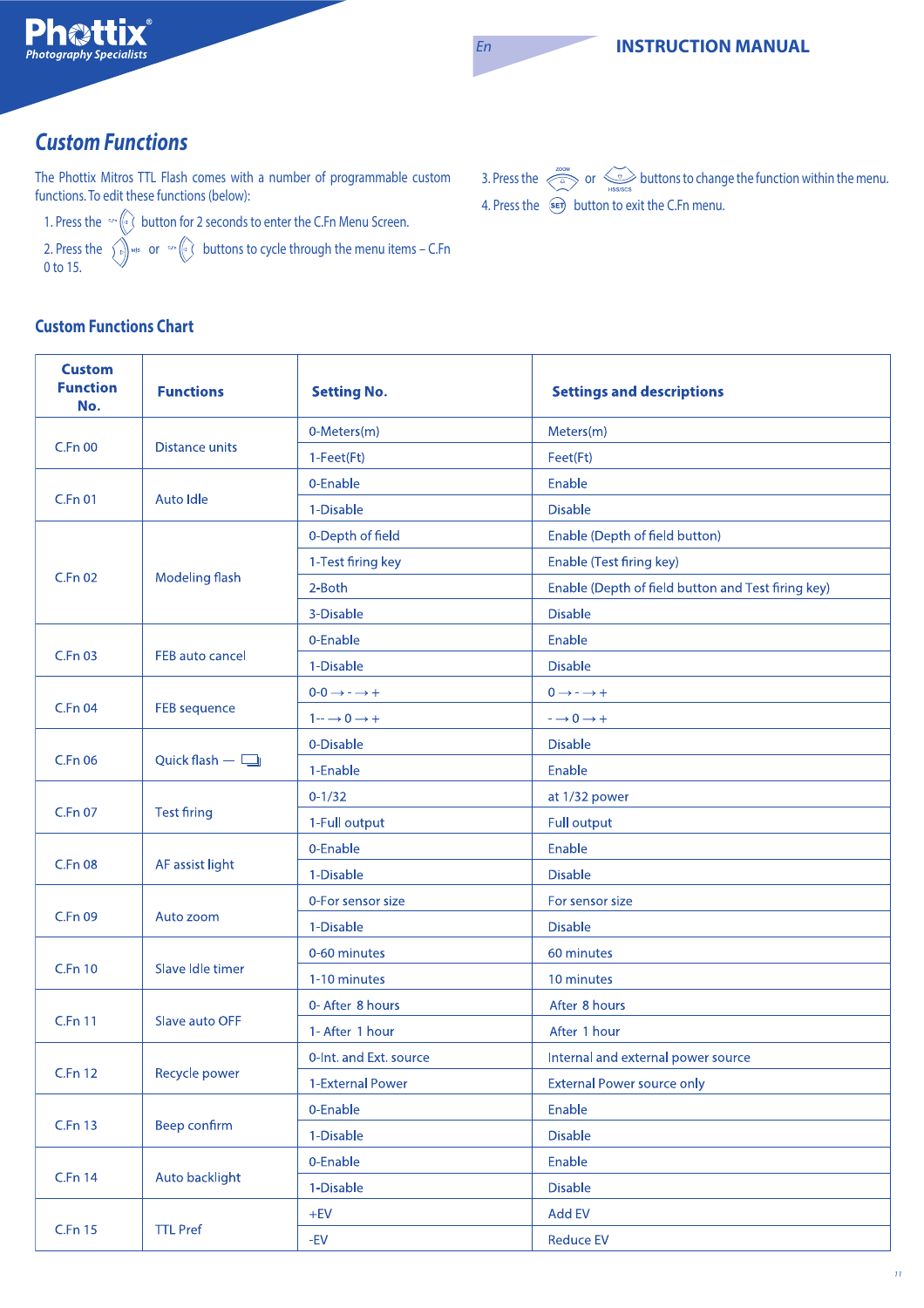### **Quick Flash Function**

The Quick Flash function allows the flash to fire at 1/6 to 1/2 of the full output. Quick Flash recycle times are faster. It helps for snap photography for near subjects.

Quick flash can be used for continuous drive modes, quick flash for continuous shot function can be enabled or disabled (see C.Fn-06 above).

#### **Please note:**

The Quick Flash Function makes flash firing a priority. Under-exposure could result if the subject is located to far from the camera.

### **Auto Backlight**

The backlight will light up for 8 seconds and then go off if no buttons are pressed. When the auto backlight function is enabled, pressing any button will light it up after it goes off. When the auto backlight function is set to "disable", pressing the mode button will light it up.

### **TTL Pref**

TTL may vary slightly when using the flash on different cameras. TTL Pref (C.Fn-15) setting allows users to adjust EV from +3 to -3 in 1/3rd stops to compensate for these slight variations. This adjustment is a personal preference based on camera standard TTL and will be stored in memory. When this EV level preference is set, this compensation will be used for images taken in TTL mode. This EV compensation will not be displayed on the LCD during regular use.

### **Resetting to Factory Defaults**

The Phottix Mitros Flash can reset to factory defaults.

#### **To reset the flash:**

1. Press and hold the  $\sum_{x \in M \text{ nodes}}^{\text{R/MODE}}$  and  $\widehat{\text{sep}}$  buttons for 3 seconds.

2. The flash will reset to factory default settings.

3. All custom functions will be reset to factory defaults.

### **Flash Information Display**

For technical support or firmware upgrade checking the Phottix Mitros information may be need. To display the hardware, software, icon library and serial number display:

1. Press the  $\leq$  button as the flash is turned on.

2. Press any button to cancel this display and enter the LCD screen.

### **Changes to the flash capacitor:**

If the flash is not used for some time physical changes will take place within the flash's capacitor. Make sure to turn on the flash a minimum of 10 minutes every three months to prevent any physical changes.

## **Technical Specification**

**Modes:** E-TTL and E-TTL II, Manual, and Multi Stroboscopic

**Guide No.:** 58/190 (at 105mm focal length, ISO 100 in meters/feet)

**Flash coverage:** 24-105mm (14mm with wide angle diffuser panel)

**Auto zoom** (Flash coverage automatically adjusts to match the lens focal length)

**Manual zoom** (Zoom can be adjusted by changing setting on the flash/camera)

**Rotation:** 360 degrees, Up-Down: -7 to 90 degrees.

**FEC (Flash exposure compensation):** Manual

**FEB (Flash exposure bracketing):**  $\pm 3$  stops in 1/3 stop increments (Manual flash exposure compensation and FEB can be combined)

**Sync modes: First Curtain Sync, Second Curtain Sync, and High Speed Sync** 

Stroboscopic flash: 1-199Hz

**Flash exposure confirmation:** Blue LED lamp lights up in E-TTL mode

**Flash Recycling** (with size-AA alkaline batteries)

**Recycling time/Flash-ready indicator:** 

Normal flash: Approx.0.1-5 sec./Red LED indicator lamp lights up. Quick flash: Approx.0.1-2.5 sec./Green LED indicator lamp lights up.

**Internal power:** Four size-AA alkaline batteries or size-AA Ni-MH batteries

**External battery:** Compatible with Phottix Battery Pack and Canon compact battery pack CP-E4 through specific adapter

**Power saving:** Non-wireless slave modes: 90 seconds, Wireless slave mode: 60 minutes

**Wireless flash** 

**Transmission method: Optical pulse** 

**Channels:** 4

**Wireless options:** OFF, Master, Slave and Optical Slave

**Transmission range** (Approx.): Indoors:12-16m/39.36-52.48 ft., Outdoors: 7-9m/22.96-29.52 ft., Reception angle: ±40°(horizontal), ±30°(vertical)

**Controlled slave groups:** 3 (A, B, and C)

**Flash ratio control:** 1:8-1:1-8:1

**Standby current:** ≤100uA in sleep mode

**Dimensions:** (L x W x H): 202.8×77.5×58.3 mm

**Weight:** 427g (flash only, excluding batteries)